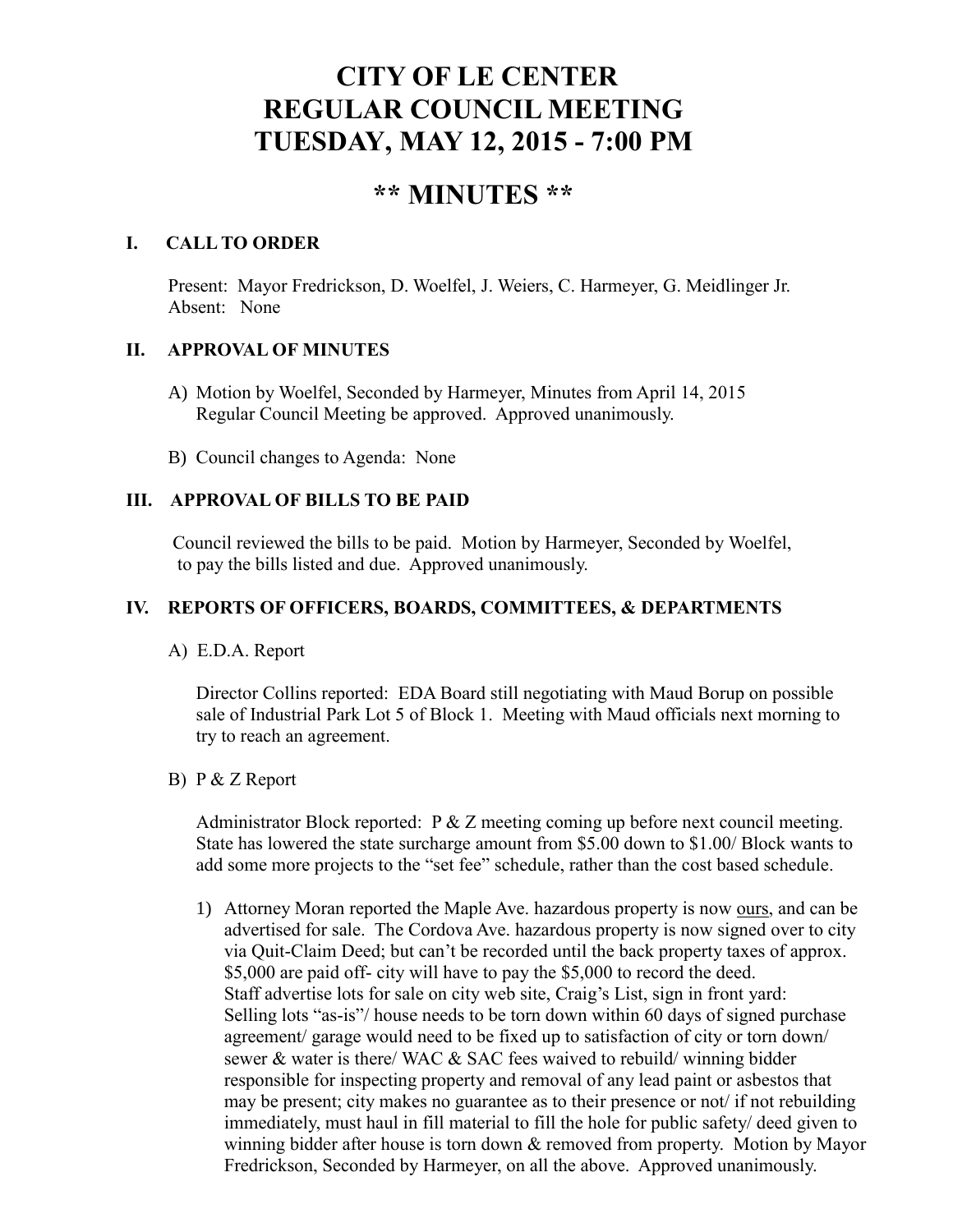C) Municipal Liquor Store

Manager Brad Collins gave the April report: Sales were \$71,424: down \$4,100 from March, up \$8,200 from Apr. '14. Collins reported: sales showed 39% gross profit margin/ upcoming events: 1<sup>st</sup> meat raffle went well; now many conflicts, postponed the next one until August/ nice weather has off-sales up/ closed on Sundays now until September/ draft beer cooler will be set up for sales this week/ met with Darian Hunt to review the Elmer's Bldg. inventory, now better covered/ need new cleaner at Muni; taking bids thru end of the week.

D) Police Department

Police Chief Pfarr reported on the police activities for month of April: 100 calls  $\omega$ 2,429 miles patrolled/ total calls down 24%, total miles up 21% for 2015. Pfarr also reported: squad car has gone thru its 4<sup>th</sup> fuel pump; would like to trade car off when purchase new unit in 2016/ LETG training in June; goes online in August.

E) Water, Sewer, Streets, Parks

Public Works Supt. Curt Roemhildt reported:

- Parks- some west park traffic control done using big field rock, replacing some older wooden posts in the ground.
- Sewers- a company televising (50) city sewer service lines; city staff kept notes and records of much useful information. (roots, foundation drains, etc.)
- F) Bolton & Menk Engineering
	- 1) Engineer Joel Hawbaker presented to council bidding specs for sealcoating and edge mill & over-lay of Rolling Hills Drive and Meadow View Lane.
	- 2) Lexington Avenue project: Hawbaker handed out a list of preliminary items to be considered for the project. Sub-committee appointed by Mayor to update the city assessment policy: Attorney Moran, Hawbaker, Collins, Meidlinger, & Harmeyer.
- G) Pool

 Supt. Roemhildt reported the pool is painted and ready to go. Approx. opening will be June 1<sup>st</sup>. Staff inform pool manager to start attending the council meetings.

H) County Fair/ Nancy Stauff

No Fair rep present/ No report.

#### **V. PUBLIC FORUM**

There were no petitions, requests, comments, or communications from the public.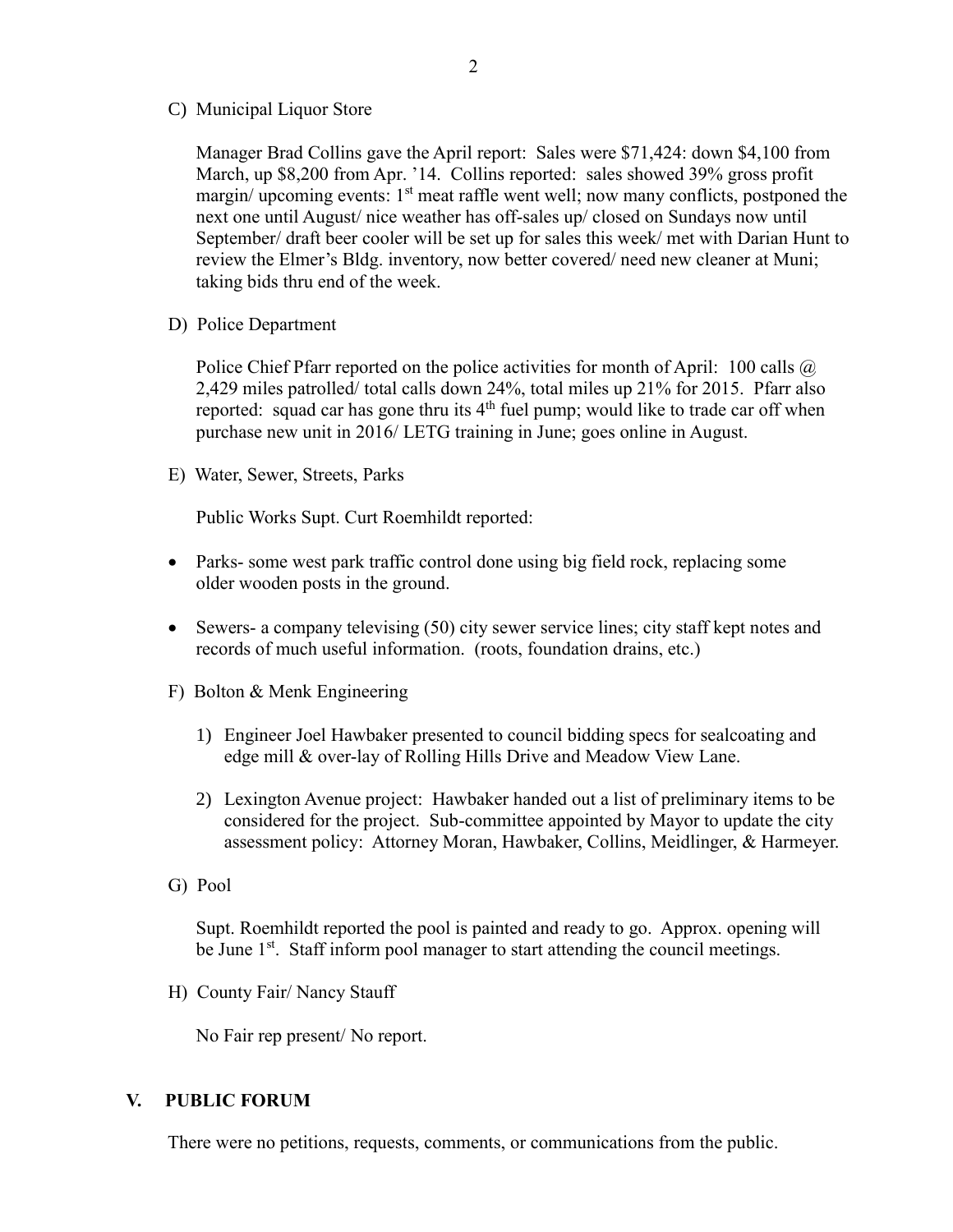#### **VI. OLD BUSINESS**

- A) Community committee for senior citizen center: Bob Leary presented a monthly- yearly budget and explained/ Ron Germscheid will serve as their treasurer/ Councilman Dennis Woelfel appointed to their board committee/ they will have a checking account to pay their own bills/ city will pay the group \$333 per month/ FNB will guarantee the 4% interest rate, therefore the \$100,000 principal will not be used/ called the "55 and Older Club."
- B) Administrator Collins updated the council on the "health hazard emergency" declared at 305 West Minnesota Street. The mortgage company had contacted city hall; and they agreed to clean out the inside of the house and get it on their mowing schedule. They were informed they had only the 30 days as set in the letter sent to them.
- C) Collins updated the council on ACH direct payment for utility bill payments and explained the process so far. Announced sign-up sheets were now available at city hall to sign up.

#### **VII. NEW BUSINESS**

- A) Guardian Inn Motel request for tax abatement on past due taxes paid. Administrator Collins explained the reason for the tax abatement question: the 2013 and 2014 property taxes had just recently been paid to the county, and there was some question if the motel would still be granted the city portion of tax abatement as outlined in an earlier city resolution. Motel owner Tom Sery stated the motel is not doing well financially and he and his partners have had to pay money out of their own pockets to keep the motel open. He was asking the council to permit the tax abatement for the years 2013 and 2014. City Attorney Moran pointed out that their water & sewer utility bill was past due at \$3,700 and their loan for the city lot they purchased had not had a payment made towards it since the payments were to start on 01/01/13. Moran felt this was a violation of the resolution agreement approved on 08/14/07 by that council; specifically the language that refers to "shall not be in default with the City for any of its payment obligations respecting any assessments, utility charges, or other governmental impositions" in order to earn the tax abatement. Mr. Sery stated he would make the utility bill paid up and the land loan paid up in order to receive the tax abatement. Greg Traxler, President at First National Bank of Le Center, spoke for the motel stating that his opinion was that if Mr. Sery pays up his utility bill and land loan payments, the city should grant Sery the tax abatement. He felt that unless the abatement agreement had been formally cancelled by the council; then Mr. Sery should be entitled to the tax abatement. Traxler also stated he felt it was important to keep the motel open with a possible sale in the works; and he felt the council should honor the tax abatement agreement. After some council discussion: Motion by Woelfel, Seconded by Harmeyer, to reinstall the tax abatement and grant it as long as water/sewer utility bill and land loan note are paid up to date. Approved by 4-1 vote; Councilman Meidlinger voting No.
- B) Motion by Woelfel, Seconded by Harmeyer, to approve the 2015 Liquor License renewals as listed/ less Le Center Lanes. Approved unanimously.